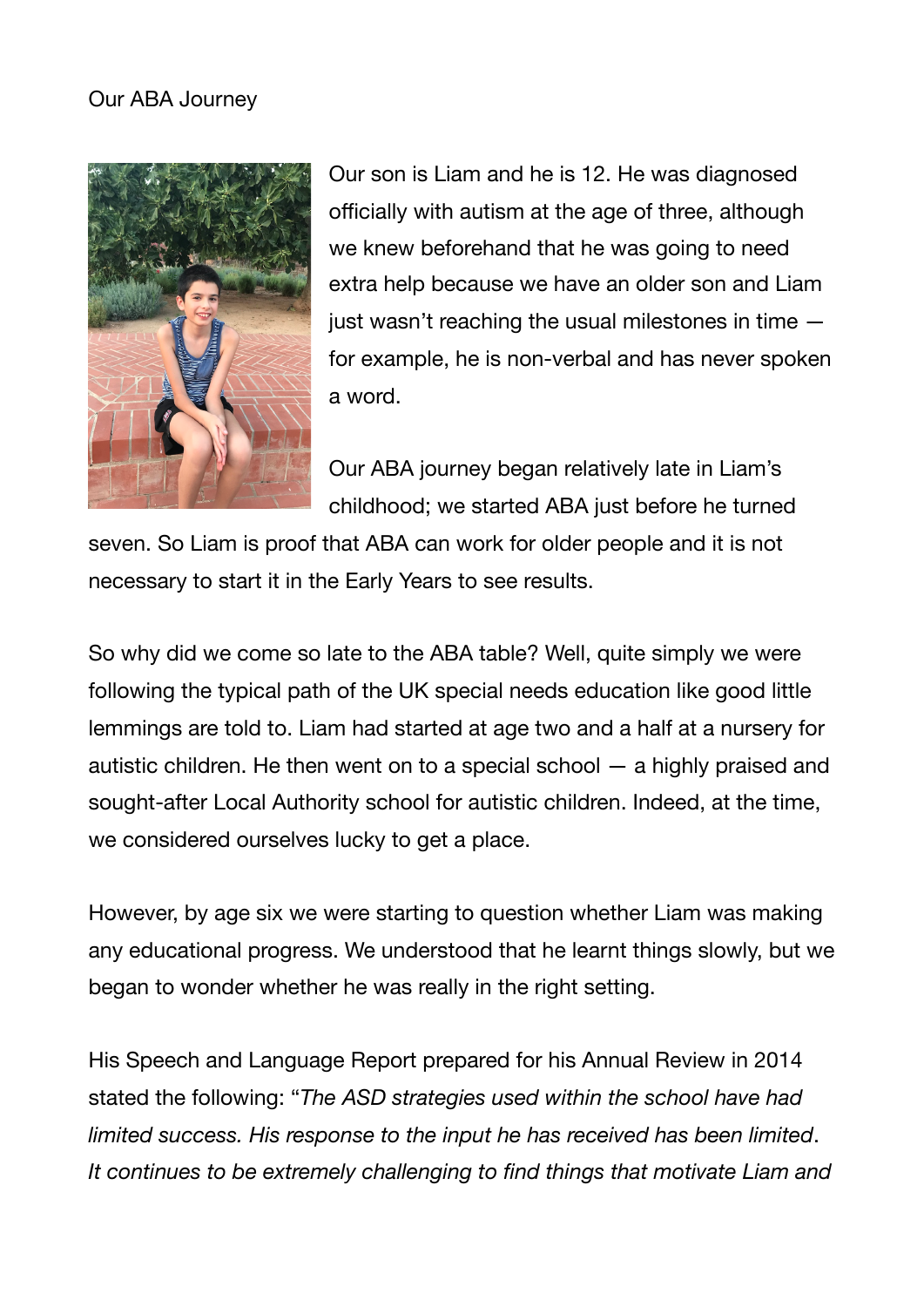*this impacts further on his lack of joint attention. Liam's levels of participation and engagement to even the most basic activities continue to be problematic. His capacity for learning communication skills continues to be limited and therefore sign and symbol use has been largely unsuccessful to date."* 

On receiving this soul-destroying report, I (his mother) arranged to meet with the Speech and Language Therapist who confirmed that she had tried what she could to teach him, but he was just not interested in learning, and, in fact, he had no desire to communicate. It was like Liam was being blamed and the school had given up. At the Annual Review meeting, it was proposed that I start looking for another school for Liam, one for children with Severe Learning Difficulties.

However, I had decided that I was NOT going to give up on my child (who by the way is diagnosed with Moderate Learning Difficulties, not Severe Learning Difficulties). I knew that it was NOT, as the therapist had said, "*extremely challenging to find things that motivate Liam*". This was just a code word for "*I'm not doing my job properly*".

Researching motivation on the internet, I came across ABA and read up on it. I had heard about ABA previously when Liam was first diagnosed, but the head teacher of Liam's nursery and his educational psychologist at the time were very much against it. This time, however, I decided to give it a go  $-$  in fact throw everything 100% into it, because we were at the last chance saloon stage, so why not? The school had already tried TEACCH, SCERTS, PECS and Makaton without progress. I wanted to give ABA the best chance of success and this meant doing it properly: employing the services of a Board Certified Behaviour Analyst (BCBA) and completing multiple courses in ABA myself so that I would know how it worked.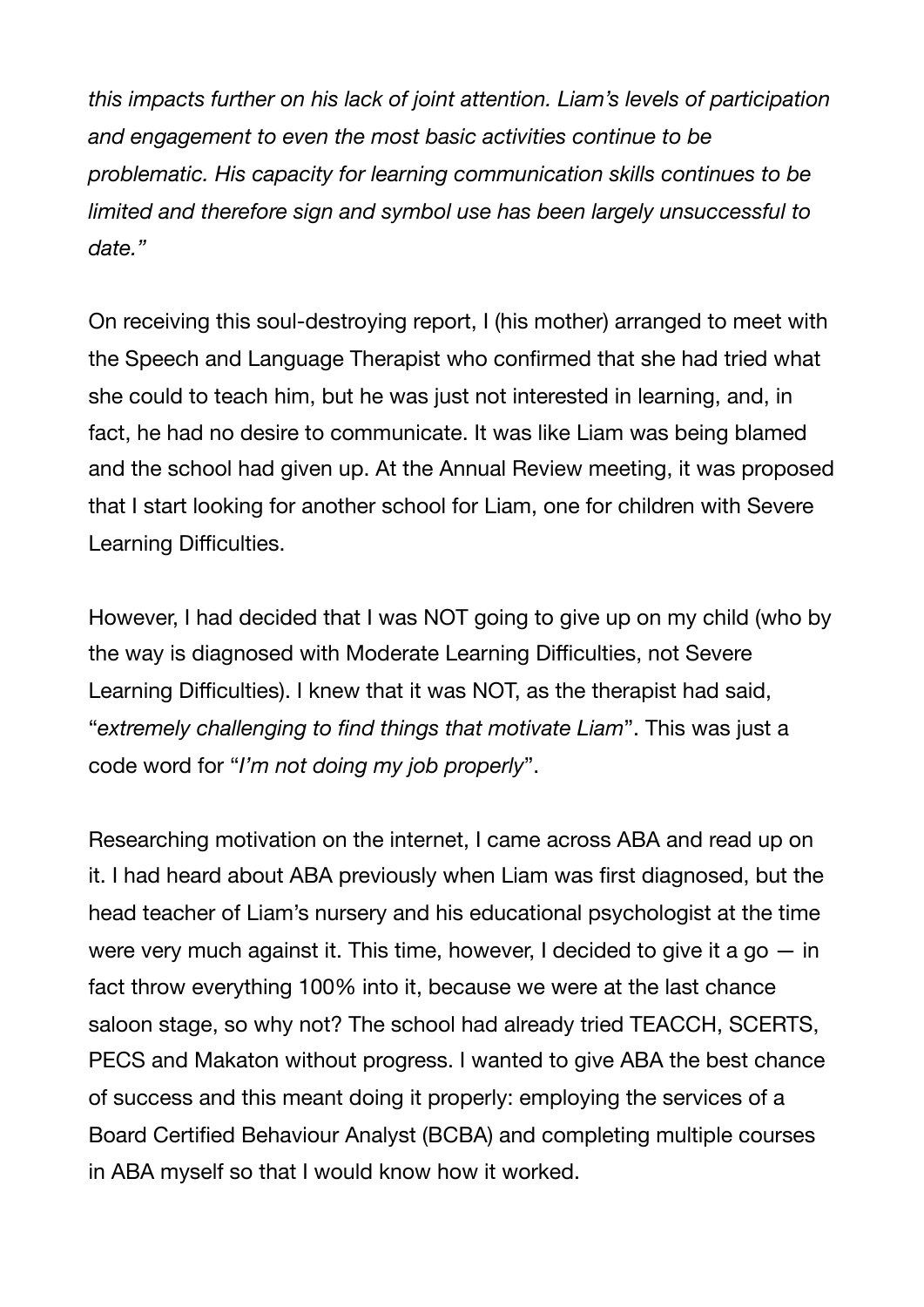I became my son's ABA tutor, teaching him after school every day for approximately one hour. I was guided by our BCBA, who I sent video clips and data sheets to and who visited us regularly to watch Liam learn and to feed back advice. I chose to teach my son things that I knew his school were not working on — in fact I would go over and above what they were doing. They would say he had learnt three colours  $-$  so I taught him 10. They would say he could match six pictures of Thomas the Tank Engine — I could get him to match 20 everyday objects from around the home, such as toothbrush, spoon, bath, biscuit etc, far more useful than a kids TV/book character.

Where the school had said they had made no progress in teaching Liam sign language, I was able to teach Liam three Makaton signs and he was able to use them independently to request things he wanted. And he was able to do this not just with me, but with family members and even people he'd just met.

At the next Annual Review, the headteacher even commented that whatever we were doing at home had worked wonders — and now it was suggested that there was no need to look for an alternative school. Of course, now we knew that his progress had been a direct result of the ABA teaching — and we had a year's worth of video clips and data sheets to prove it. There was no way we were going to let our son continue at that school. ABA school was the way to go! And so, armed with our reams of evidence, we won our tribunal to get Liam a place.

Liam started at his ABA school in September 2015, aged eight. Through the school, he has learnt how to communicate by using around 35 Makaton signs and now uses an iPad app to speak phrases such as "*Let's go*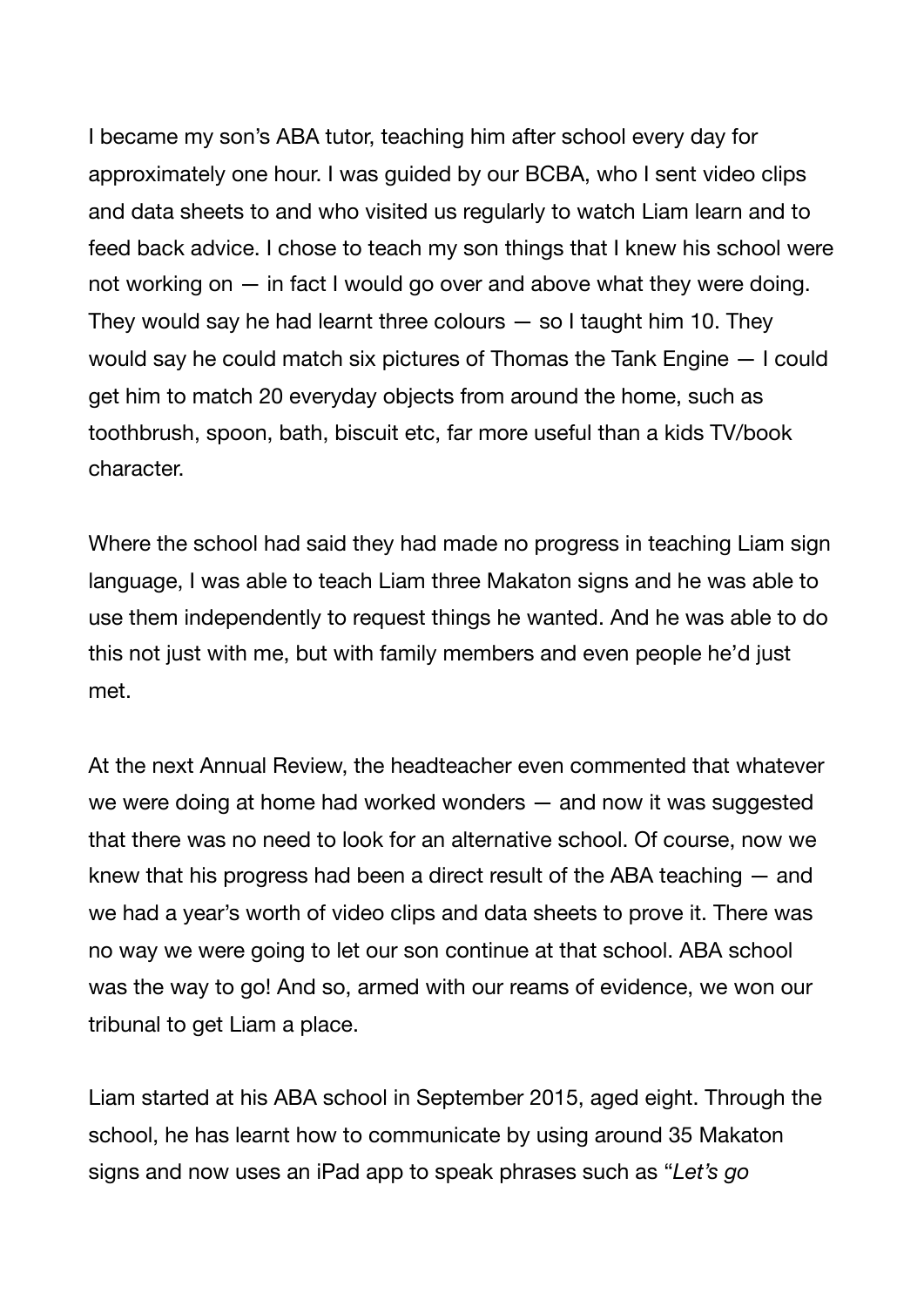*swimming*", "*Can you tickle me?*", "*I want cheese*" and "*I want to go to bed*". He has learnt how to select the word "*go*" when he is in an environment where he is anxious, such as when there is a person who has challenging behaviour or when he is in a room that is too crowded. He can press the word "*finished*" to say that he would like to take a break from work or to indicate that he has had enough food at mealtimes.



Adults can also use Liam's iPad to tell him the plans for the day, such as travelling in the car to go to the dentist or the supermarket.

Before ABA, whenever Liam was trying to communicate his needs he would get frustrated if people didn't understand — he would screech and flop to the floor, hit himself or occasionally pinch and head-butt.

When I meet people who are anti-ABA and spout myths such as "*it's abusive*", "*it's trying to force people to do behaviours they don't want to do*" and "*it's trying to make people conform and take away their autism*", I often find these people simply don't want to listen to an alternative viewpoint and seem to have these myths tattooed on their brains.

As with any educational therapy or programme, you get good and bad practitioners. I am aware there are bad ABA programmes — however, I don't agree that if you have experienced a bad programme that gives you the right to rubbish everyone else's programme. Any type of education can be dull, repetitive, frustrating and seem pointless — just ask any teenager from mainstream!